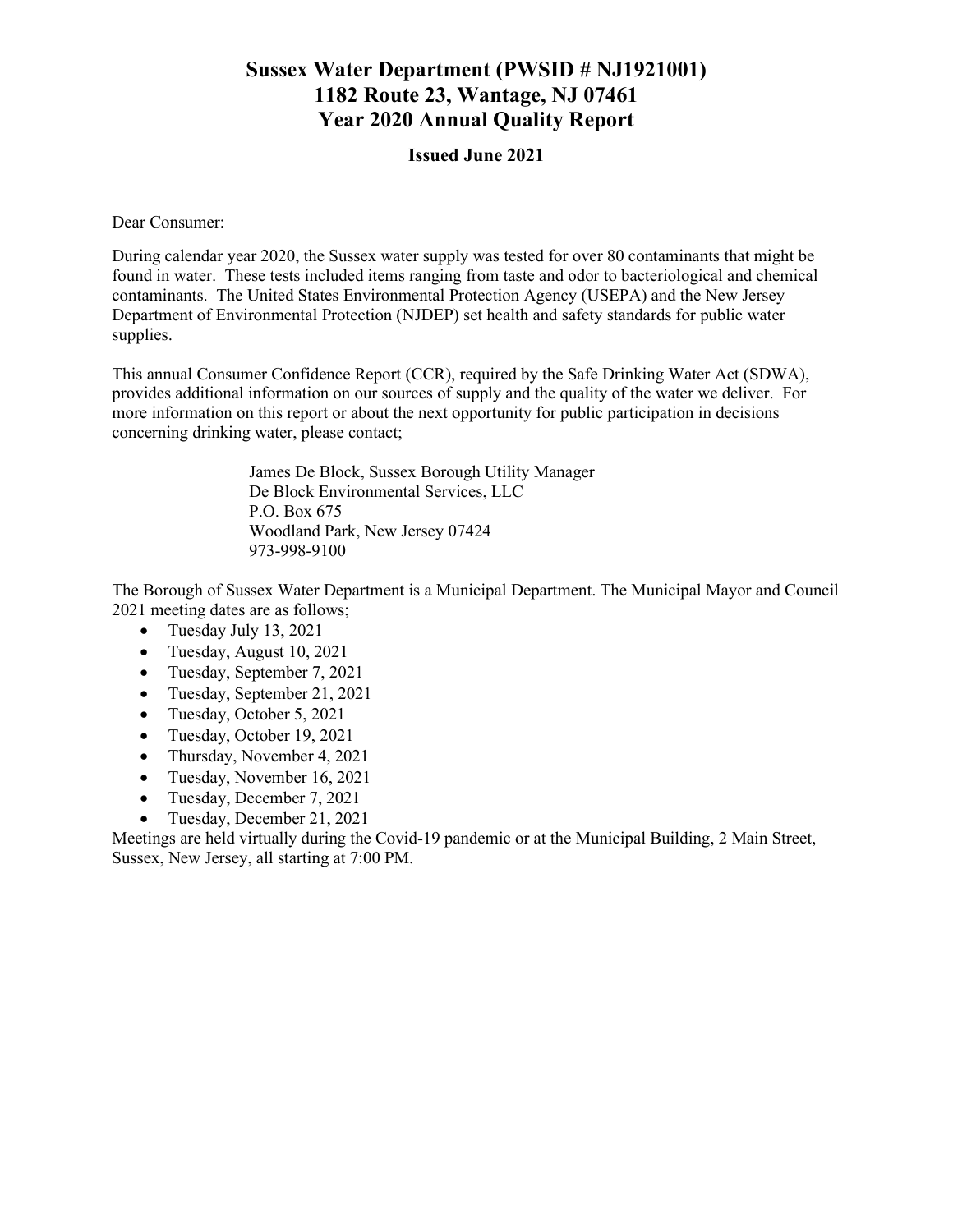#### **General Information**

Rivers, lakes, streams, ponds, reservoirs, springs and wells are sources for both tap water and bottled water. As water travels over the surface of land or through the ground, it dissolves naturally occurring minerals and, in some cases, radioactive material, and picks up substances resulting from the presence of animals or from human activity.

Contaminants that may be present in source water include:

- Microbial contaminants, such as viruses and bacteria, which may come from sewage treatment plants, septic systems, agricultural livestock operations, and wildlife.
- Inorganic contaminants, such as salts and metals, which can be naturally occurring or the result from urban storm water runoff, and residential uses.
- Pesticides and herbicides, which may come from a variety of sources such as agriculture, urban storm water runoff, industrial or domestic wastewater discharges, oil and gas production, mining or farming.
- Organic, chemical contaminants, including synthetic and volatile organic chemicals, which are by-products of industrial processes and petroleum production and can also, come from gas stations, urban storm water runoff, and septic systems.
- Radioactive contaminants, which can be naturally occurring or be the result of oil and gas production and mining activities.

In order to ensure that tap water is safe to drink, the EPA prescribes regulations which limit the amount of certain contaminants in water provided by public water systems. Food and Drug Administration regulations establish limits for contaminants in bottled water, which must provide the same protection for public health.

Drinking water, including bottled water, may reasonably be expected to contain at least small amounts of some contaminants. However, the presence of a contaminant does not necessarily indicate that the water poses a health risk. More information about contaminants and potential health effects can be obtained by calling the Environmental Protection Agency's Safe Drinking Water Hotline (800-426-4791).

#### **Health and Educational Information**

**Special Considerations Regarding Children, Pregnant Women, Nursing Mothers, and Others** Children may receive a slightly higher amount of a contaminant present in the water than do adults, on a body weight basis, because they may drink a greater amount of water per pound of body weight than do adults. For this reason, reproductive or developmental effects are used for calculating a drinking water standard, especially if these effects occur at lower levels than other health effects of concern. If there is insufficient toxicity information for a chemical (for example, lack of data on reproductive or developmental effects), an extra uncertainty factor may be incorporated into the calculation of the drinking water standard, thus making the standard more stringent, to account for the additional uncertainties regarding these effects. In the case of lead and nitrate, effects on infants and children are the health endpoints upon which the standard is based.

**If present, elevated levels of lead can cause serious health problems, especially for pregnant women and young children. Lead in drinking water is primarily from materials and components associated with service lines and home plumbing. Sussex Water Department is responsible for providing high quality drinking water but water systems cannot control the variety of materials used in plumbing components.**

**When your water has been sitting for several hours, you can minimize the potential for lead exposure by flushing your tap for 30 seconds to 2 minutes before using water for drinking or cooking. If you are concerned about lead in your water, you may wish to have your water tested. Information on lead in drinking water is available from the Safe Drinking Water Hotline or at http://www.epa.gov/safewater/lead**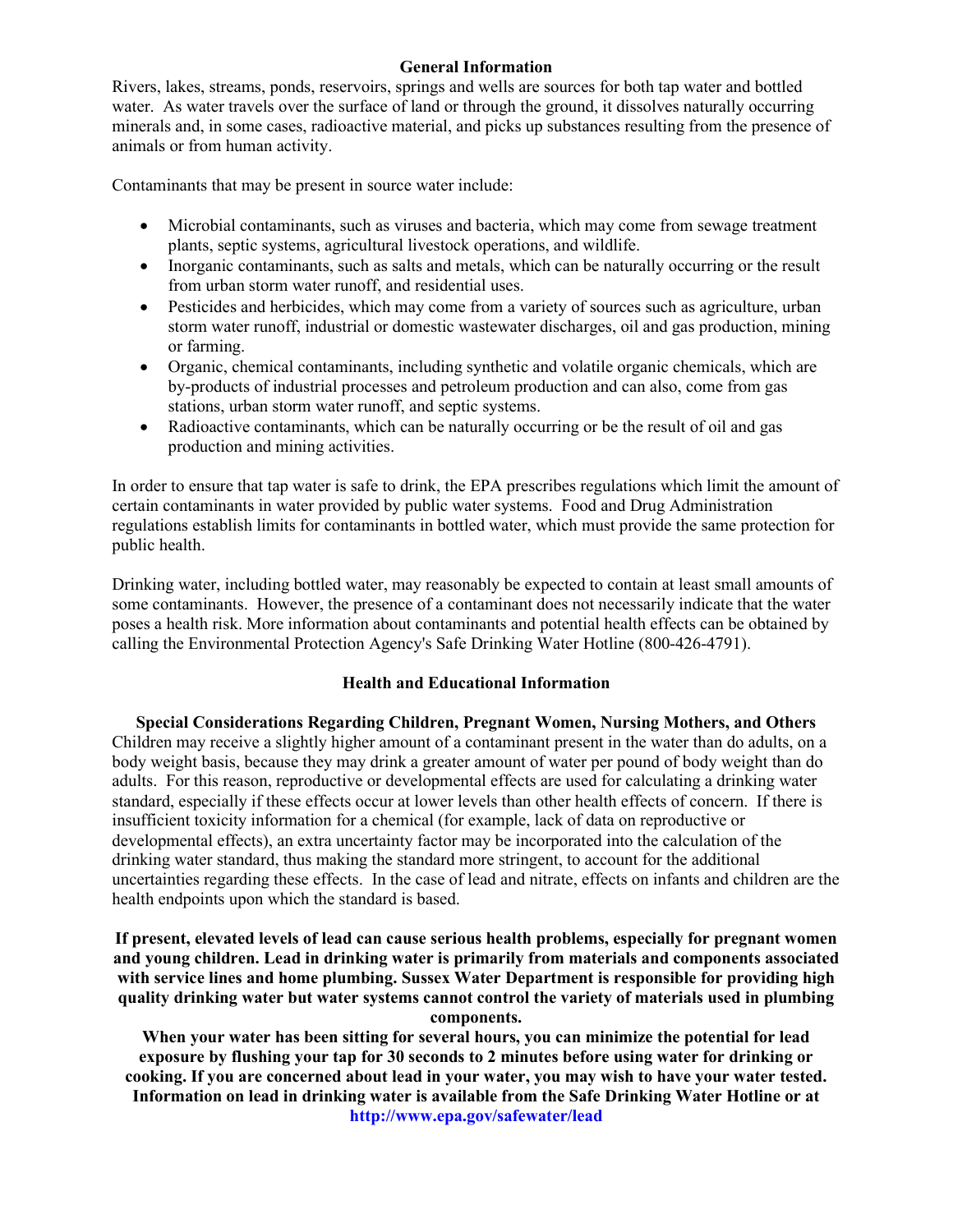#### **Sources of Supply**

Our water source is Lake Rutherford, a surface water supply, located in the High Point State Park. Water from Lake Rutherford flow to the Colesville Reservoir for interim storage prior to entering the Water Treatment Plant for processing.

#### **ADDITIONAL SPECIAL NOTICE ON LEAD**

*Lead:* Infants and young children are typically more vulnerable to lead in drinking water than the general population. It is possible that the lead levels at your home may be higher than at other homes in your community as a result of materials used in your home plumbing. If you are concerned about elevated lead levels in your home water, you may wish to have your tap water tested, and flush your tap for 30 seconds to 2 minutes before using tap water. Additional information is available from the SAFE DRINKING WATER HOT LINE (1-800-426-4791). Adults who drink this water over many years could develop kidney problems and high blood pressure.

WATER SUPPLIED BY THE SUSSEX WATER DEPARTMENT IS IN COMPLIANCE WITH LEAD AND COPPER BASED ON THE 90TH PERCENTILE RESULT. ALL INDIVIDUAL LEAD AND COPPER SAMPLES WERE ALSO BELOW THE ACTION LEVEL.

## **TABLE OF CONTAMINENTS**

**Some people may be more vulnerable to contaminants in drinking water then the general population. Immuno-compromised persons such as persons with cancer undergoing chemotherapy, persons who have undergone organ transplants, people with HIV/AIDS or other immune system disorders, some elderly and infants can be particularly at risk from infections. These people should seek advice about drinking water from their health providers. EPA/CDC guidelines on the appropriate means to lessen the risk of infections by cryptosporidium and other microbial contaminants are available from the EPAs Safe Drinking Water Hotline at 800-426-4791.**

**The MCL's listed in the following tables are set at very stringent levels. To understand the possible health effects described for many regulated contaminants, a person would have to drink two liters of water every day at the MCL level for a lifetime to have a one-in-a-million chance of having the described health effect.**

| Regulated<br>Contaminant          | Units              | <b>COMPLIANCE</b><br><b>ACCHIEVED</b> | <b>MCLG</b> | MCL                             | <b>Highest Level</b> | <b>Source of Contamination</b>                                                                                                                                        |
|-----------------------------------|--------------------|---------------------------------------|-------------|---------------------------------|----------------------|-----------------------------------------------------------------------------------------------------------------------------------------------------------------------|
| <b>Total Coliform</b><br>Bacteria | # per<br>100<br>ml | Yes                                   |             | positive<br>sample per<br>month |                      | Coliform are bacteria that are<br>naturally present in the environment<br>and are used as an indicator that<br>other, potentially harmful bacteria<br>may be present. |

#### **Microbiological Contaminants**

+The Sussex Water Department collects 2 routine total coliform samples per month.

#### **PRIMARY CONTAMINANTS**

| Regulated<br>Contaminant | <b>Units</b> | <b>COMPLIANCE</b><br><b>ACCHIEVED</b> | MCL                                                           | <b>Highest</b><br>Level | $%$ of<br><b>Samples</b><br>$0.3$ NTU | Range<br><b>Detected</b> | Source of<br>Contamination |
|--------------------------|--------------|---------------------------------------|---------------------------------------------------------------|-------------------------|---------------------------------------|--------------------------|----------------------------|
| Turbidity*               | <b>NTU</b>   | Yes                                   | $TT$ (% of samples<br>$< 0.3$ NTU)<br>Minimum 95%<br>Required | 0.69                    | 99.95%                                | $0.029 -$<br>0.69 NTU    | Soil Runoff                |

**\* Turbidity is a measure of the cloudiness of the water and is monitored as an indicator of water quality. High turbidity can hinder the effectiveness of disinfectants.**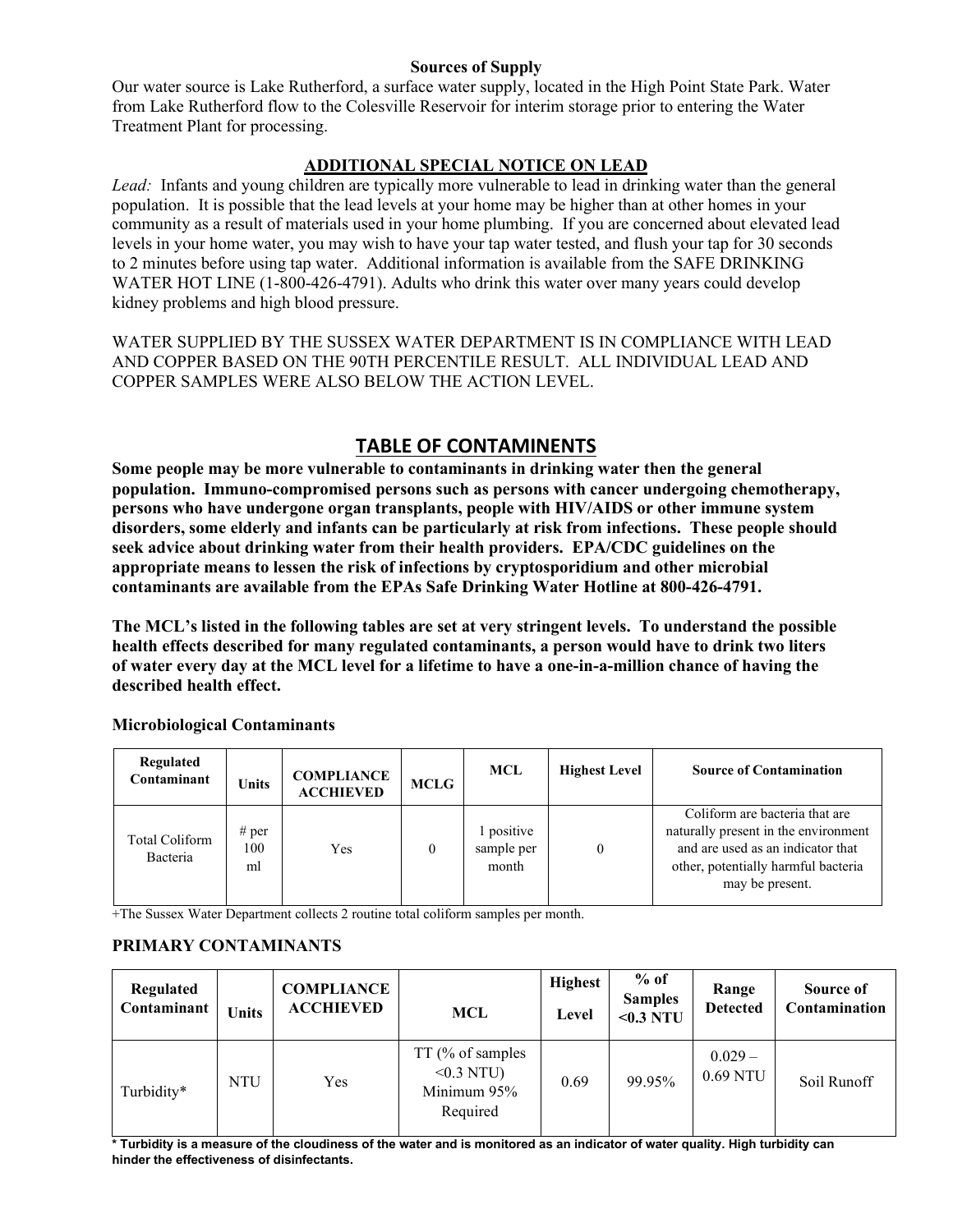#### **Inorganic Contaminants**

| <b>Regulated</b> |             |                                       |                |                | <b>Highest</b>      | Source of Contamination/                                                                                                                  |
|------------------|-------------|---------------------------------------|----------------|----------------|---------------------|-------------------------------------------------------------------------------------------------------------------------------------------|
| Contaminant      | <b>UNIT</b> | <b>COMPLIANCE</b><br><b>ACCHIEVED</b> | <b>MCLG</b>    | <b>MCL</b>     | Result              | and Comments                                                                                                                              |
| Nitrate          | PPM         | Yes                                   | 10             | 10             | < 0.2               | Erosion of natural deposits, runoff from septic<br>and sewage, fertilizers.                                                               |
| Antimony         | PPM         | Yes                                   | 0.006          | 0.006          | < 0.0004            | Discharge from petroleum refineries; fire<br>retardants; ceramics; electronics; solder                                                    |
| Arsenic          | PPM         | Yes                                   | 0              | 0.010          | < 0.0005            | Erosion of natural deposits and from agricultural<br>and industrial practices.                                                            |
| <b>Barium</b>    | PPM         | Yes                                   | $\overline{2}$ | $\overline{2}$ | 0.0093              | Discharge of drilling wastes; discharge from metal<br>refineries; erosion of natural deposits.                                            |
| Beryllium        | PPM         | Yes                                   | 0.004          | 0.004          | < 0.00025           | Discharge from metal refineries and coal-<br>burning factories; Discharge from electrical,<br>aerospace, and defense industries           |
| Cadmium          | PPM         | Yes                                   | 0.005          | 0.005          | $\overline{0.0005}$ | Corrosion of galvanized pipes; Erosion of natural<br>deposits; Discharge from metal refineries;<br>Runoff from waste batteries and paints |
| Chromium         | PPM         | Yes                                   | 0.1            | 0.1            | < 0.0005            | Discharge from steel and pulp mills; Erosion of<br>natural deposits                                                                       |
| Cyanide          | PPM         | Yes                                   | 0.2            | 0.2            | < 0.01              | Discharge from steel/metal factories; Discharge<br>from plastic and fertilizer factories                                                  |
| Fluoride         | PPM         | Yes                                   | 4              | 4              | <1                  | Erosion of natural deposits; Water additive which<br>promotes strong teeth; Discharge from fertilizer<br>and aluminum factories           |
| Mercury          | PPM         | Yes                                   | $\overline{2}$ | $\overline{2}$ | < 0.0002            | Erosion of natural deposits; Dis charge from<br>refineries and factories; Runoff from landfills;<br>Runoff from cropland                  |
| Nickel           | PPM         | Yes                                   | <b>NA</b>      | <b>NA</b>      | < 0.0005            | Erosion of natural deposits.                                                                                                              |
| Selenium         | PPM         | Yes                                   | 50             | 50             | < 0.006             | Discharge from petroleum and metal refineries;<br>erosion of natural deposits; discharge from mines.                                      |
| Thallium         | PPM         | Yes                                   | 0.0005         | 0.002          | < 0.00025           | Leaching from ore-processing sites; Discharge<br>from electronics, glass, and drug factories                                              |

# **Lead and Copper Rule**

| Regulated<br>Contaminant | <b>Units</b> | <b>COMPLIANCE</b><br><b>ACCHIEVED</b> | Action<br>Level | <b>Highest Detected</b><br>$01-06$ | $07-12$  | 90 <sup>th</sup> Percentile Result<br>01-06                             | $07-12$                                                             | Source of<br>Contamination                                                                                      |
|--------------------------|--------------|---------------------------------------|-----------------|------------------------------------|----------|-------------------------------------------------------------------------|---------------------------------------------------------------------|-----------------------------------------------------------------------------------------------------------------|
| Lead                     | <b>PPB</b>   | Yes                                   | 15              | $\leq$ 2                           | $\leq$ 2 | $\mathbf{0}$<br>0 samples out<br>of 20 exceeded<br>the action<br>level. | $\theta$<br>0 samples out<br>of 20<br>exceeded the<br>action level. | Erosion of<br>natural deposits,<br>discharge of<br>drilling waste<br>and discharge<br>from metal<br>refineries. |
| Copper                   | <b>PPM</b>   | Yes                                   | 1.3             | 0.0917                             | 0.0686   | 0.0552                                                                  | 0.0425                                                              | Erosion of<br>natural deposits.                                                                                 |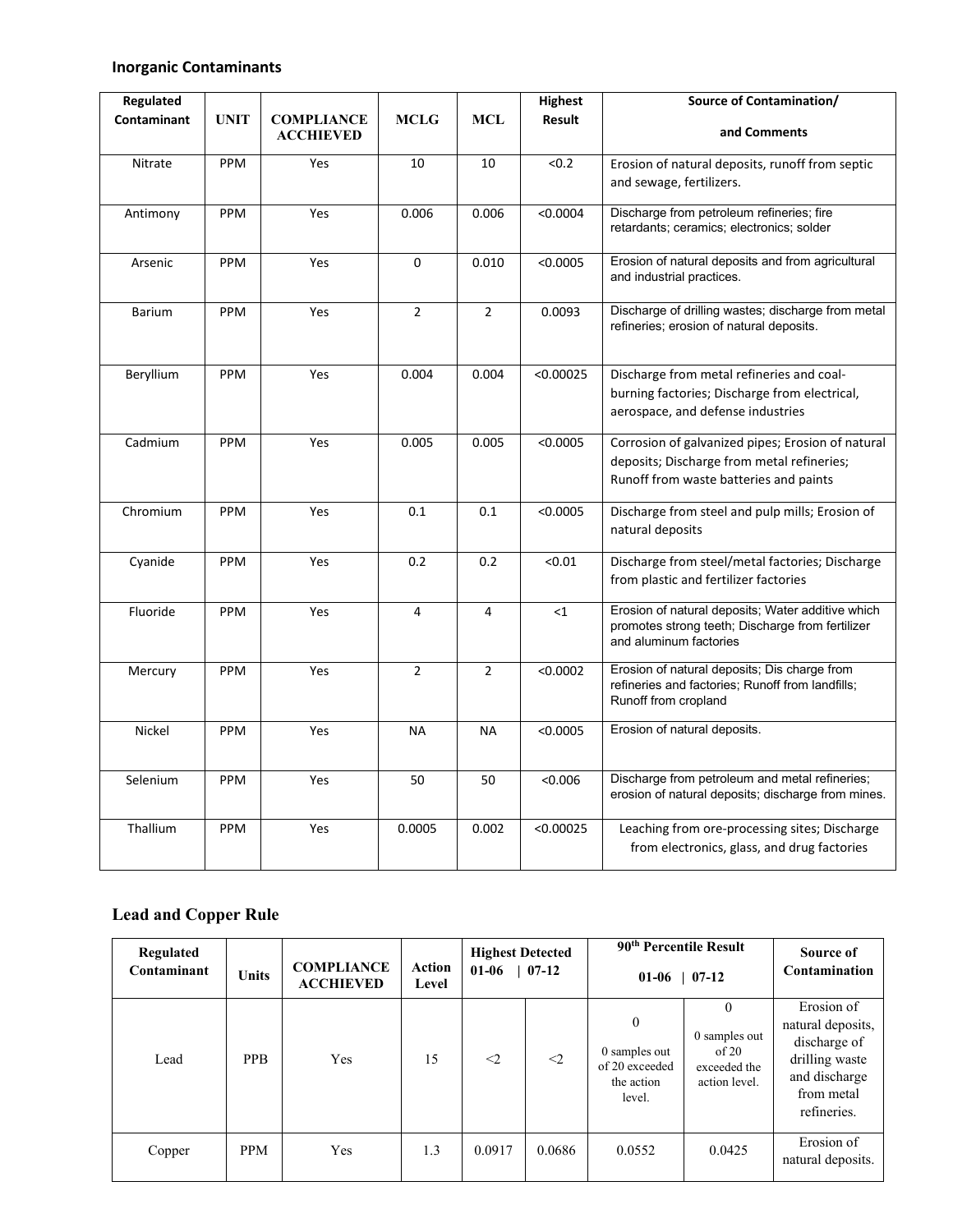|  |  |  | 0 samples out<br>of 20 exceeded<br>the action<br>level. | 0 samples out<br>of 20<br>exceeded the<br>action level. |  |
|--|--|--|---------------------------------------------------------|---------------------------------------------------------|--|
|  |  |  |                                                         |                                                         |  |

LEAD AND COPPER. COMPLIANCE WITH THE LEAD AND COPPER RULE IS BASED ON THE 90TH PERCENTILE RESULT FROM POINTS OF USE IN THE DISTRIBUTION SYSTEM COLLECTED IN 2020. SUSSEX WATER IS ON A MONITORING SAMPLE OF TWENTY SAMPLES EVERY SIX MONTHS.

#### **REGULATED DISINFECTANTS and DISINFECTION BYPRODUCTS**

| Stage 2 Disinfection Byproducts Note: Stage 2 DBP compliance for TTHM's and HAA5's is based on the |
|----------------------------------------------------------------------------------------------------|
| locational running average (LRAA) calculated at each monitoring location.                          |

| $\overline{\phantom{a}}$<br>Regulated<br>Contaminant | <b>. ت</b><br><b>UNIT</b> | <b>COMPLIANCE</b><br><b>ACCHIEVED</b> | <b>Highest</b><br><b>Detected</b><br><b>LRAA</b> | Range<br><b>Detected</b> | MCL as MCLG<br><b>LRAA</b> |     | <b>Source of Contamination/</b><br>and Comments                                                                 |
|------------------------------------------------------|---------------------------|---------------------------------------|--------------------------------------------------|--------------------------|----------------------------|-----|-----------------------------------------------------------------------------------------------------------------|
| Total<br>Trihalomethanes<br>(TTHM) Stage 2           | <b>PPB</b>                | Yes                                   | 38                                               |                          | 80                         | NA  | Byproduct of water disinfection.<br>/ TTHM compliance is based on<br>Locational Running Annual<br>Average.      |
| Haloacetic<br>Acids<br>(HAA5) Stage 2                | <b>PPB</b>                | Yes                                   | 15                                               |                          | 60                         | NA. | Byproduct of water disinfection.<br>HAA5 compliance is based on<br><b>Locational Running Annual</b><br>Average. |
| Chlorite<br>(Distribution)                           | <b>PPM</b>                | Yes                                   | 0.72                                             | $\leq 0.20 - 0.72$       | 1.0                        | 0.8 | Byproduct of water disinfection.                                                                                |
| Chlorite (Point)<br>of Entry)                        | <b>PPM</b>                | Yes                                   | 0.94                                             | $\leq 0.02 - 0.94$       | 1.0                        | 0.8 | Byproduct of water disinfection.                                                                                |

#### **Disinfectants**

| Regulated<br>Contaminant                             | <b>Units</b> | Compliance<br><b>Achieved</b> | <b>MRDLG</b>   | <b>MRDL</b>       | <b>Highest</b><br><b>Detected</b> | Range<br><b>Detected</b>  | Source of<br>contamination                               |
|------------------------------------------------------|--------------|-------------------------------|----------------|-------------------|-----------------------------------|---------------------------|----------------------------------------------------------|
| <b>DISTRIBUTION</b>                                  |              |                               |                |                   | <b>Monthly</b><br>Average         | <b>Monthly</b><br>Average |                                                          |
| Chlorine as CL <sub>2</sub>                          | <b>PPM</b>   | Yes                           | $\overline{4}$ | 4                 | 0.89                              | $0.30 -$<br>0.89          | Chlorine is used as<br>a drinking water<br>disinfectant. |
| Regulated<br>Contaminant<br>POINT OF<br><b>ENTRY</b> | <b>Units</b> | Compliance<br><b>Achieved</b> | <b>Minimum</b> | Annual<br>Average | <b>Highest</b><br><b>Detected</b> | Range<br><b>Detected</b>  | Source of<br>contamination                               |
| Chlorine Dioxide                                     | <b>PPM</b>   | <b>Yes</b>                    | 0.8            | 0.19              | 0.71                              | $< 0.02 -$<br>0.71        | Chlorine is used as<br>a drinking water<br>disinfectant. |
| Chlorine as CL <sub>2</sub>                          | <b>PPM</b>   | Yes                           | $>>=0.2$       | 1.01              | 1.54                              | $0.59 -$<br>1.47          | <b>NA</b>                                                |

#### **Secondary Contaminants**

| Contaminant | <b>Result</b> | Unit       | <b>RUL</b> | <b>RUL</b><br><b>Achieved</b> | <b>Potential Source</b>  |
|-------------|---------------|------------|------------|-------------------------------|--------------------------|
|             |               |            |            |                               |                          |
| Alkalinity  | $<$ 2 - 30    | <b>PPM</b> |            |                               |                          |
| Aluminum    | < 0.01        | <b>PPM</b> | 0.20       |                               | <b>Treatment Process</b> |
| Chloride    | 7.93          | <b>PPM</b> | 250        |                               | Naturally Occurring      |
| Color       |               | CU         | 10         |                               |                          |
| Corrosivity | 3.28          | <b>PPM</b> |            |                               |                          |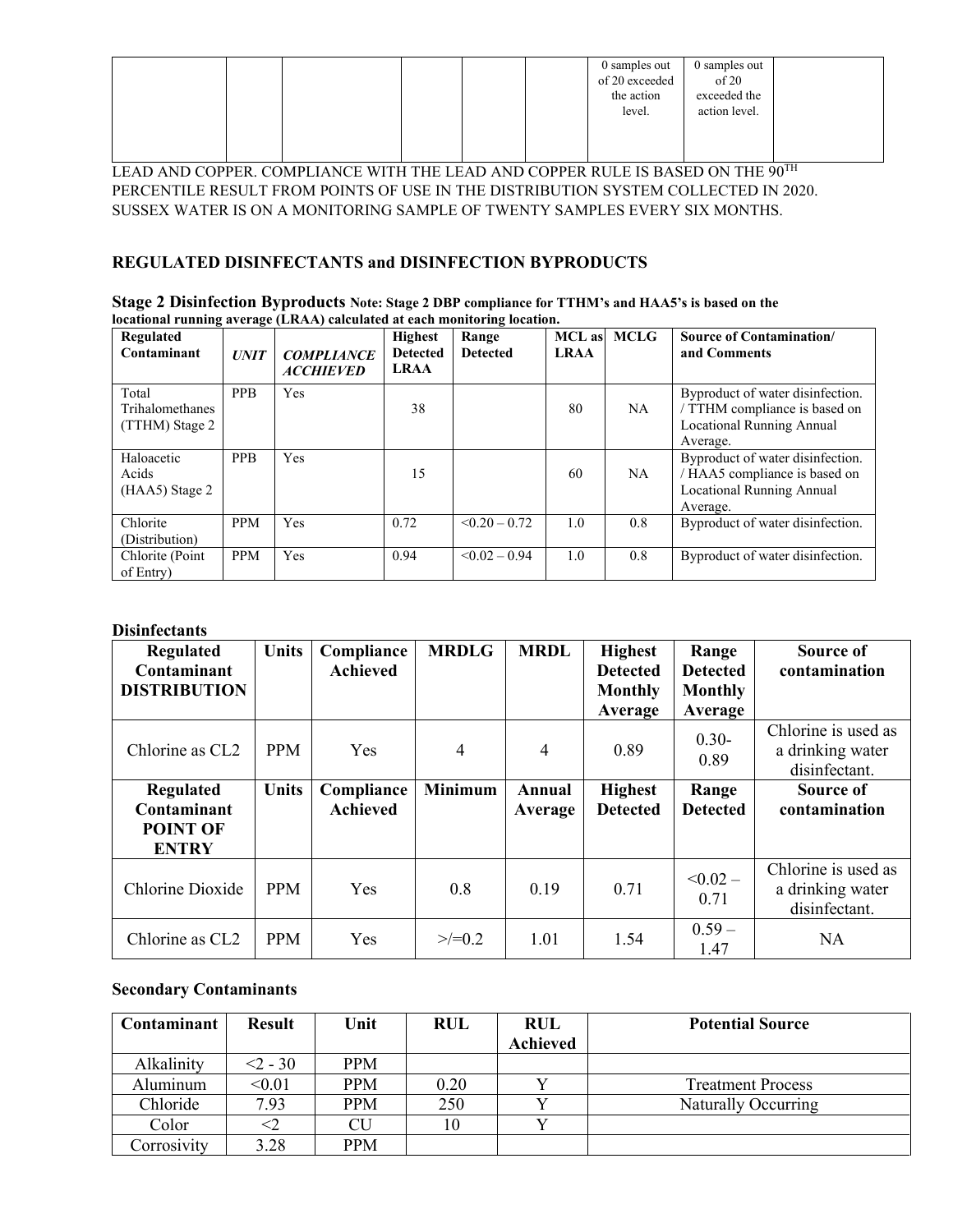| Foaming<br>Agents | < 0.05           | <b>PPM</b> | 0.5         | Y |                                                                                                                                                                                                                                                 |
|-------------------|------------------|------------|-------------|---|-------------------------------------------------------------------------------------------------------------------------------------------------------------------------------------------------------------------------------------------------|
| Hardness          | 10.2             | <b>PPM</b> | 250         | Y | Naturally Occurring                                                                                                                                                                                                                             |
| Iron              | < 0.2            | <b>PPM</b> | 0.3         |   |                                                                                                                                                                                                                                                 |
| Manganese         | 0.0464           | <b>PPM</b> | 0.05        | Y | Naturally Occurring, note: The<br>recommended upper limit for manganese<br>is based on staining of laundry.<br>Manganese is an essential nutrient, and<br>toxicity is not expected from levels which<br>would be encountered in drinking water. |
| Odor              | $\leq$ 1         | <b>TON</b> | 3           | Y |                                                                                                                                                                                                                                                 |
| pH                | $7.41 -$<br>8.54 | <b>PH</b>  | $6.5 - 8.5$ |   |                                                                                                                                                                                                                                                 |
| Silver            | < 0.002          | <b>PPM</b> | 0.1         |   |                                                                                                                                                                                                                                                 |
| Sodium            | 12.7             | PPM        | 50          | Y | Naturally Occurring                                                                                                                                                                                                                             |
| Sulfate           | 5.8              | PPM        | 250         | Y | <b>Naturally Occurring</b>                                                                                                                                                                                                                      |
| <b>TDS</b>        | 40               | PPM        | 500         | Y |                                                                                                                                                                                                                                                 |
| Temp.             | $7.1 - 24.6$     | C          |             |   |                                                                                                                                                                                                                                                 |
| Zinc              | 0.291            | PPM        | 5           | Y |                                                                                                                                                                                                                                                 |

#### **ADDITIONAL MONITORING RESULTS**

| <b>Detected Contaminants, ppb</b>   | <b>Range of Results</b> |                                                                                                                                                                                                |  |  |
|-------------------------------------|-------------------------|------------------------------------------------------------------------------------------------------------------------------------------------------------------------------------------------|--|--|
| Perfluorononanoic acid (PFNA)       | (ND, <0.002)            |                                                                                                                                                                                                |  |  |
| Perfluorooctanesulfonic acid (PFOS) | (ND, <0.002)            | Sussex Water Department monitors for the presence of                                                                                                                                           |  |  |
| Perfluorooctanoic acid (PFOA)       | (ND, <0.002)            | perfluorochemicals in finished drinking water quarterly.<br>The NJDEP has formally established MCLs for Perfluorooctanoic<br>acid (PFOA) and Perfluorooctanesulfonic acid (PFOS) of 14 ppt and |  |  |
| 1, 2, 3, - Trichloropropane         | (ND, <0.004)            | 13 ppt respectively.<br>These rules were effective January 1, 2021. The results observed in<br>2021 were below the NJDEP newly established MCL.                                                |  |  |
| 1,2-Dibromo-3-Chloropropane         | (ND, <0.007)            |                                                                                                                                                                                                |  |  |
| <b>Ethylene Dibromide</b>           | (ND, <0.008)            |                                                                                                                                                                                                |  |  |

**Testing was conducted for both 28 - Federal and State Regulated Volatile Organic Chemicals during 2020. No Volatile Organics were detected in the drinking water. Volatile Organics will be tested again in 2021.**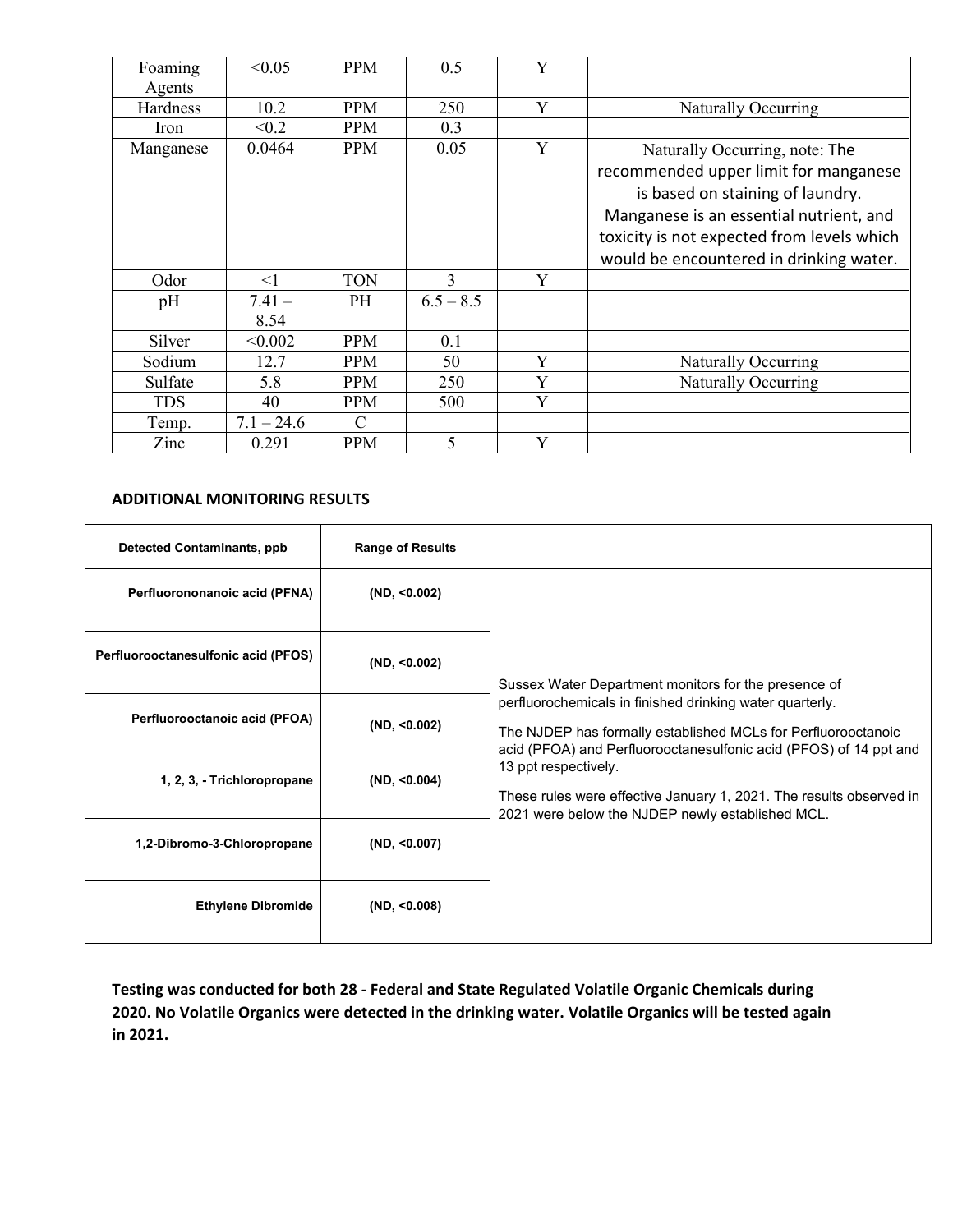## **Definitions**

| In the following table, you will find many terms and abbreviations you might not be familiar with. To help you better |  |
|-----------------------------------------------------------------------------------------------------------------------|--|
| understand these terms: we've provided the following definitions:                                                     |  |

| Term                                                                          | Description                                                                                                                                                                                                                                                                                                                                                                                                                          |  |  |  |  |
|-------------------------------------------------------------------------------|--------------------------------------------------------------------------------------------------------------------------------------------------------------------------------------------------------------------------------------------------------------------------------------------------------------------------------------------------------------------------------------------------------------------------------------|--|--|--|--|
| AL                                                                            | Action Level: The concentration of contaminant which, if exceeded, triggers treatment or other requirements<br>which a water system must follow.                                                                                                                                                                                                                                                                                     |  |  |  |  |
| CU                                                                            | Color Unit                                                                                                                                                                                                                                                                                                                                                                                                                           |  |  |  |  |
| CDC                                                                           | Center for Disease Control                                                                                                                                                                                                                                                                                                                                                                                                           |  |  |  |  |
| Disinfection By-<br>product Precursors                                        | A common source naturally occurring organic matter in surface water. Disinfection by-products are formed<br>when the disinfectants (usually chlorine) used to kill pathogens react with dissolved organic material (DPB<br>precursors) present in surface water                                                                                                                                                                      |  |  |  |  |
| Inorganic<br>Contaminants                                                     | Contaminants such as salts and metals, which can be naturally-occurring or result from urban stormwater runoff,<br>industrial or domestic wastewater discharges, oil and gas production, mining or farming. These contaminants<br>may be present in source water.                                                                                                                                                                    |  |  |  |  |
| <b>LRAA</b>                                                                   | Locational Annual Running Average Annual Running average for analysis from a specific sampling site.                                                                                                                                                                                                                                                                                                                                 |  |  |  |  |
| <b>MCL</b>                                                                    | Maximum Contaminant Level is the highest level of contaminant that is allowed in the drinking water. MCLs<br>are set as close to the MCLGs as is feasible using the best available treatment technology.                                                                                                                                                                                                                             |  |  |  |  |
| <b>MCLG</b>                                                                   | Maximum Contaminant Level Goal is the level of a contaminant in drinking water below which there is no<br>known expected risk to health MCLGs allow a margin of safety.                                                                                                                                                                                                                                                              |  |  |  |  |
| MF/L                                                                          | Million fibers per liter                                                                                                                                                                                                                                                                                                                                                                                                             |  |  |  |  |
| <b>MRDL</b>                                                                   | Maximum Residual Disinfectant Level is the highest level of disinfectant allowed in drinking water. There is<br>convincing evidence that addition of a disinfectant is necessary for control of microbial contaminants.                                                                                                                                                                                                              |  |  |  |  |
| <b>MRDLG</b>                                                                  | Maximum Residual Disinfectant Level Goal the level of disinfectant allowed in drinking water below which<br>there is no known or expected risk to health. MRDLG's do not reflect the benefits of the use of disinfectants to<br>control microbial contaminants.                                                                                                                                                                      |  |  |  |  |
| NA                                                                            | Not Applicable                                                                                                                                                                                                                                                                                                                                                                                                                       |  |  |  |  |
| ND                                                                            | Not Detected is a term used when a laboratory analysis demonstrates that the constituent is not present.                                                                                                                                                                                                                                                                                                                             |  |  |  |  |
| <b>NTU</b>                                                                    | Nephelometric Turbidity Unit is the measure of the clarity of water. Turbidity is excess of 5 NTU is just<br>noticeable to the average person.                                                                                                                                                                                                                                                                                       |  |  |  |  |
| Nutrients                                                                     | Compounds, minerals and elements that aid growth that are both naturally occurring and manmade. Examples<br>include nitrogen and phosphorus.                                                                                                                                                                                                                                                                                         |  |  |  |  |
| Organic<br>Contaminants/<br>Volatile Organic<br>Compounds                     | Compounds, including synthetic and volatile organic chemicals which are by-products of industrial processes<br>and petroleum production, and can also come from gas stations, stormwater runoff and septic systems. Manmade<br>chemicals used as solvents, degreasers, and gasoline components. Examples include benzene, methyl tertiary<br>butyl ether (MTBE) and vinyl chloride. These compounds may be present in surface water. |  |  |  |  |
| Pesticides,<br>Herbicides,<br>Insecticides,<br>Fungicides and<br>Rodenticides | Manmade chemicals used to control pests, weeds and fungus which may come from a variety of sources such<br>as agriculture, stormwater runoff and residential uses and may be present in source water. Common sources<br>include land application and manufacturing centers of pesticides. Examples include herbicides such as atrazine<br>and insecticides such as chlordane.                                                        |  |  |  |  |
| pci/L                                                                         | Picocuries per liter is a measure of radioactivity in water.                                                                                                                                                                                                                                                                                                                                                                         |  |  |  |  |
| PPB                                                                           | Parts per billion or micrograms per liter equals one part per billion and corresponds to one minute in 2,000<br>years, or a single penny in \$10,000,000.                                                                                                                                                                                                                                                                            |  |  |  |  |
| POE                                                                           | Point of Entry to the water distribution system                                                                                                                                                                                                                                                                                                                                                                                      |  |  |  |  |
| PPM                                                                           | Parts per Million or milligrams per liter (mg/l) equals one part per million and corresponds to one minute in two<br>years or a single penny in \$10,000.                                                                                                                                                                                                                                                                            |  |  |  |  |
| RAA                                                                           | <b>Running Annual Average</b>                                                                                                                                                                                                                                                                                                                                                                                                        |  |  |  |  |
| $\mathop{\rm RUL}$                                                            | Recommended Upper Limit: the highest level of a constituent of drinking water that is recommended in order<br>to protect aesthetic quality.                                                                                                                                                                                                                                                                                          |  |  |  |  |
| <b>TON</b>                                                                    | Threshold Odor Number                                                                                                                                                                                                                                                                                                                                                                                                                |  |  |  |  |
| <b>TT</b>                                                                     | Treatment Technique is a required process intended to reduce the level of contaminant in drinking water.                                                                                                                                                                                                                                                                                                                             |  |  |  |  |